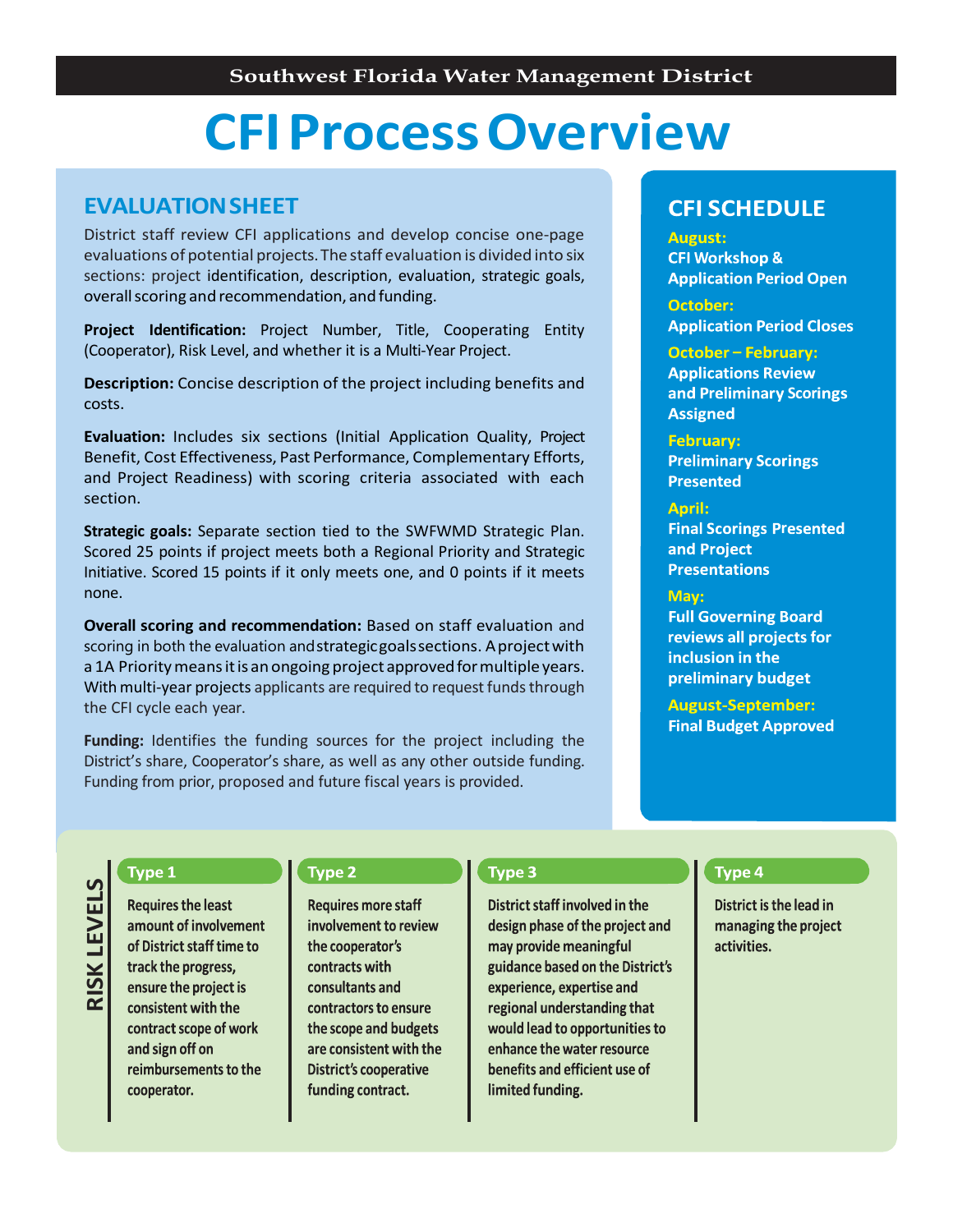# **CFI Process Overview**

## **All Project Type Criteria**

**Initial Application Quality -** 0-5 points based on the assessment of the application submitted the first Friday of October. Scores range from 0 points for not enough information to properly evaluate the project for funding consideration to 5 points for all information was provided at the time of application.

**Past Performance -** 0, 2, or 5 points are assigned to Cooperators based on whether projects are on plan,

| <b>Criteria</b>                    | <b>Highest Points Possible</b> | <b>Scoring Criteria</b> |  |
|------------------------------------|--------------------------------|-------------------------|--|
| <b>Initial Application Quality</b> | 5                              | All Project Types       |  |
| <b>Project Benefits</b>            | 25                             | Project Type Specific   |  |
| <b>Cost Effectiveness</b>          | 25                             | Project Type Specific   |  |
| <b>Past Performance</b>            | 5                              | All Project Types       |  |
| <b>Complementary Efforts</b>       | 10                             | Project Type Specific   |  |
| <b>Project Readiness</b>           | 10                             | All Project Types       |  |
| <b>Strategic Goals</b>             | 25                             | All Project Types       |  |
| <b>Total Score</b>                 | 105                            |                         |  |

the timely return of cooperative funding agreements, and expending budgeted funds per funding requests.

**Project Readiness** – 0-10 points are a sum of two sub criteria: start date (5) and program/construction ready (5). Start date (0-5 points) – start date refers to the date in which expenditure will begin (not encumbering funds or procuring services) 5 points if project starts before Dec 1, 2 points if project starts before March 1, 0 points if starts after March 1, Program or Construction is Shovel Ready (0-5 Points) – Conservation Program is already established and implementation of conservation elements will begin before December 1 = 5 points. Design and permitting will be completed and project is out for construction bids before December 1 = 5 points. 0 points for projects that are not shovel ready by December 1.

**Strategic Goals** - Scored 25 points if project aligns with both a Strategic Initiative and a Regional Priority or for water quality projects consistent with the Executive Order 19-12. Scored 20 points if project aligns with multiple Strategic Initiatives. Scored 15 points if project aligns with a Strategic Initiative but not a Regional Priority. If project does not meet a Regional Priority or Strategic Initiative the project will not be recommended for funding.

## **Project Type Specific Criteria**

Project Benefits (0-25 Points), Cost Effectiveness (0-25 Points), and Complementary Efforts (0-10 Points) are scored based on metrics developed through analysis of previous projects and efforts that support continued success of the project type being evaluated. Example: For Water Quality Project Type criteria: The pounds of Total Nitrogen (TN) removed, and the receiving water body determine the project benefit score. The cost per pound of TN removed is used to score cost effectiveness. The complementary efforts are scored based on the number of initiatives the cooperator has implemented to improve water quality such as having a dedicated stormwater fee, street sweeping program, pet waste ordinance, fertilizer ordinance, and/or active education campaign.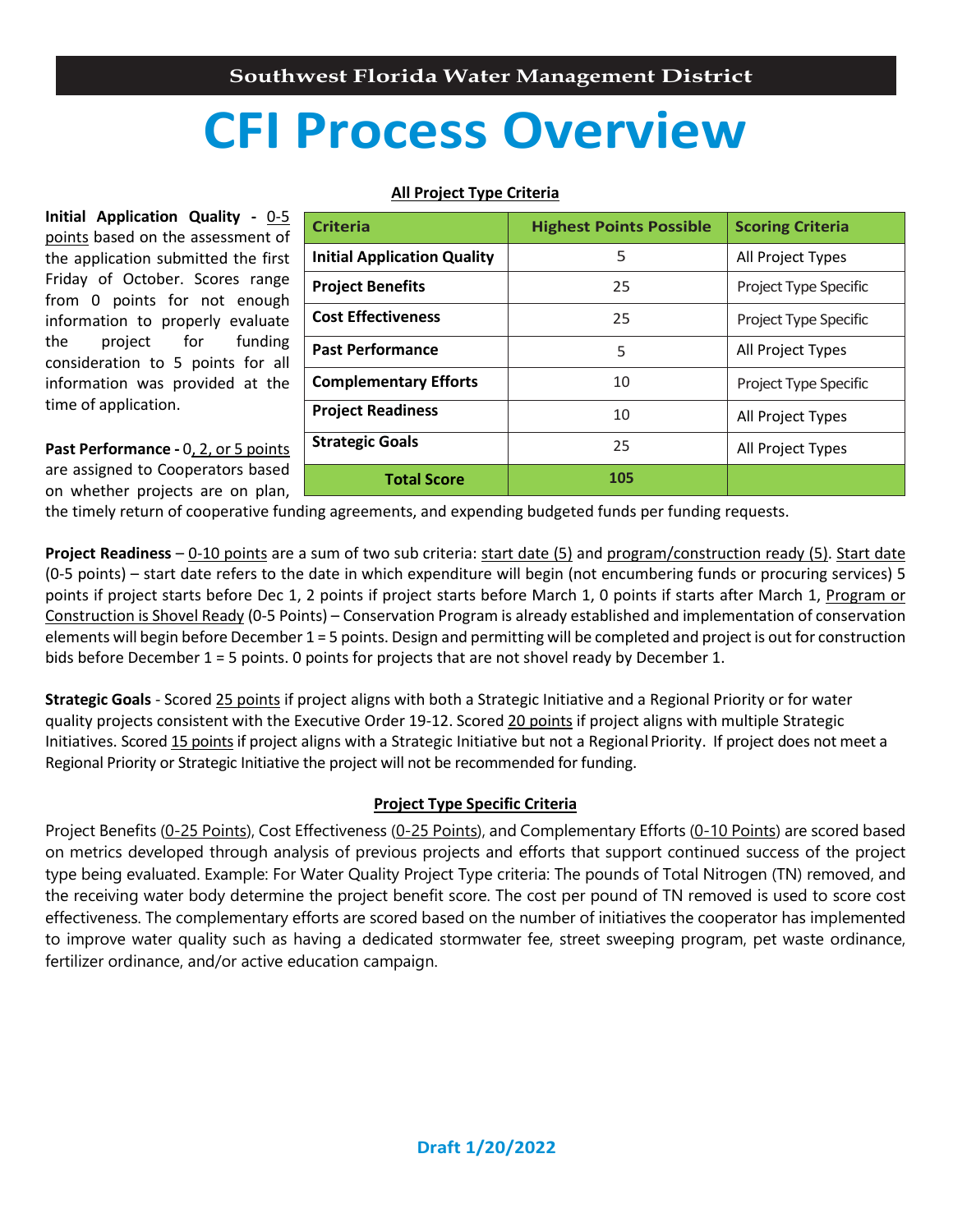# **METRICS FOR SCORING COST EFFECTIVENESS**

| <b>Water Supply Projects</b>                                                         |                               |                                  |                                                              |                  |                  |  |  |  |  |  |  |
|--------------------------------------------------------------------------------------|-------------------------------|----------------------------------|--------------------------------------------------------------|------------------|------------------|--|--|--|--|--|--|
| <b>Project Type</b>                                                                  | <b>5 Points</b>               | <b>10 Points</b>                 | <b>15 Points</b>                                             | <b>20 Points</b> | 25 Points        |  |  |  |  |  |  |
| Reuse (cost/gpd)                                                                     | $$25 - $20$                   | $$20 - $15$                      | $$15 - $12.5$                                                | $$12.5 - $10$    | $<$ \$10         |  |  |  |  |  |  |
| Brackish (cost/gpd)                                                                  | $$25 - $20$                   | $$20 - $15$                      | $$15 - $12.5$                                                | $$12.5 - $10$    | $<$ \$10         |  |  |  |  |  |  |
| Surface Water (cost/gpd)                                                             | $$25 - $20$                   | $$20 - $15$                      | $$15 - $12.5$                                                | $$12.5 - $10$    | $<$ \$10         |  |  |  |  |  |  |
| Seawater (cost/gpd)                                                                  | $$35 - $30$                   | \$30-\$25                        | \$25-\$22                                                    | \$22-\$20        | $<$ \$20         |  |  |  |  |  |  |
| Other AWS (cost/gpd)                                                                 | $$20 - $25$                   | \$15-\$20                        | \$12.5-\$15                                                  | \$10-\$12.5      | $<$ \$10         |  |  |  |  |  |  |
| Conservation<br>(cost/1000 gallons saved)                                            | $$6.00 - $5.50$               | $$5.50 - $4.50$                  | $$4.50 - $3.00$                                              | $$3.00 - $2.50$  | $<$ \$2.50       |  |  |  |  |  |  |
|                                                                                      |                               |                                  | <b>Water Quality Projects (cost/lb of pollutant removed)</b> |                  |                  |  |  |  |  |  |  |
| <b>ProjectType</b>                                                                   | <b>5 Points</b>               | <b>10 Points</b>                 | <b>15 Points</b>                                             | <b>20 Points</b> | <b>25 Points</b> |  |  |  |  |  |  |
| Total Nitrogen (cost/lb)                                                             | \$475-\$400                   | \$400-\$250                      | \$250-\$175                                                  | \$175-\$150      | $<$ \$150        |  |  |  |  |  |  |
| <b>Septic Conversion Total</b><br>Nitrogen (cost/lb)                                 | \$300-\$250                   | \$250-\$200                      | \$200-\$150                                                  | $$150 - $100$    | $<$ \$100        |  |  |  |  |  |  |
| Natural Systems Restoration Projects (cost/acre restored; cost/linear foot restored) |                               |                                  |                                                              |                  |                  |  |  |  |  |  |  |
|                                                                                      |                               |                                  |                                                              |                  |                  |  |  |  |  |  |  |
| <b>ProjectType</b>                                                                   | <b>5 Points</b>               | <b>10 Points</b>                 | <b>15 Points</b>                                             | <b>20 Points</b> | 25 Points        |  |  |  |  |  |  |
| Shoreline Restoration (\$/lf)                                                        | \$1000-\$750                  | \$750-\$500                      | \$500-\$400                                                  | \$400-\$250      | ≤\$250           |  |  |  |  |  |  |
| Hydrologic Restoration                                                               | \$21k-\$18k                   | \$18k-\$9k                       | \$9k-\$4k                                                    | \$4k-\$1500      | ≤\$1500          |  |  |  |  |  |  |
| Combined elements                                                                    | \$100k-\$75k                  | \$75k-\$54k                      | \$54k-\$28k                                                  | \$28k-\$15k      | $\leq$ \$15 $k$  |  |  |  |  |  |  |
|                                                                                      |                               | <b>Flood Protection Projects</b> |                                                              |                  |                  |  |  |  |  |  |  |
| <b>Project Type</b>                                                                  | <b>5 Points</b>               | <b>10 Points</b>                 | <b>15 Points</b>                                             | <b>20 Points</b> | <b>25 Points</b> |  |  |  |  |  |  |
| BMPs (benefit/costratio)<br>Required Projects Over \$500k                            | 0.50 < 0.70                   | N/A                              | > 0.70 < 0.90                                                | > 0.90 < 1.10    | $\geq 1.10$      |  |  |  |  |  |  |
| BMPs (when benefit/cost<br>ratio is not available for<br>projects under \$500k)      | Higher than<br>Other Projects | N/A                              | Similar to<br><b>Other Projects</b>                          | N/A              | N/A              |  |  |  |  |  |  |
| WMP Urban (cost/sq mi):                                                              | \$100k-\$87k                  | \$86k-\$76k                      | \$75k-\$66k                                                  | \$66k-\$60k      | $<$ \$60 $k$     |  |  |  |  |  |  |
| WMP Rural (cost/sq mi):                                                              | \$25k-\$20k                   | \$20k-\$16k                      | \$16k-\$12k                                                  | \$12k-\$10k      | $<$ \$10 $k$     |  |  |  |  |  |  |
| WMP Mixed (cost/sq mi):                                                              | \$50k-\$41k                   | \$41k-\$31k                      | \$31k-\$20k                                                  | \$20k-\$16k      | $<$ \$16 $k$     |  |  |  |  |  |  |
| WMP Update Urban (cost/sq<br>mi):                                                    | \$50k-\$40k                   | \$40k-\$32k                      | \$32k-\$25k                                                  | \$25k-\$23k      | $<$ \$23 $k$     |  |  |  |  |  |  |
| WMP Update Rural (cost/sq<br>mi):                                                    | \$13k-\$10k                   | \$10k-\$8k                       | \$8k-\$6k                                                    | \$6k-\$5k        | <\$5k            |  |  |  |  |  |  |
| WMP Update Mixed (cost/sq<br>mi):                                                    | \$26k-\$22k                   | \$22k-\$19k                      | \$19k-\$15k                                                  | \$15k-\$13k      | $<$ \$13 $k$     |  |  |  |  |  |  |